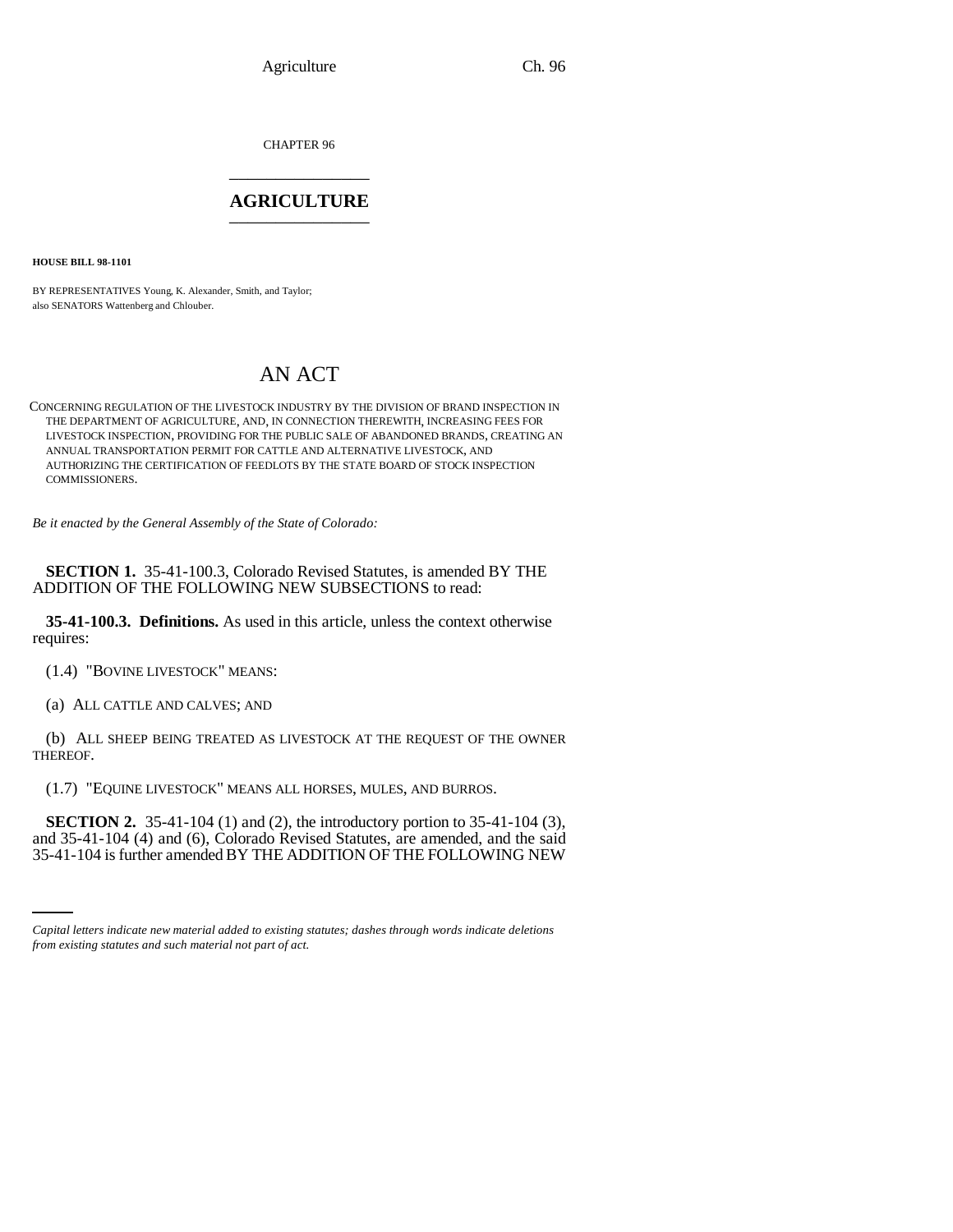# SUBSECTIONS, to read:

**35-41-104. Board's authority to impose fees and charges.** (1) **Bovine livestock.** (a) The board is hereby authorized to levy and collect, through authorized brand inspectors, a per-head inspection tax FEE of not more than forty cents on all BOVINE livestock inspected; except that the charges for livestock shipped to slaughter directly from a feedlot within twenty-four hours after inspection in such feedlot DIRECTLY TO A LICENSED SLAUGHTER PLANT are as follows: For the first five hundred head per owner per certificate, two cents below the set inspection fee, and for over five hundred head per owner per certificate, five cents below the set inspection fee. Such sliding scale charges shall take effect at such time as the set inspection fee exceeds thirty-four cents. THE INSPECTION FEE ESTABLISHED PURSUANT TO THIS PARAGRAPH (a) SHALL APPLY WHEN ANY BOVINE LIVESTOCK ARE BEING CONSIGNED TO A COLORADO-LICENSED PUBLIC LIVESTOCK MARKET.

(b) In addition, the board is authorized to levy and collect, through authorized brand inspectors, a service charge of not less than one dollar nor more than seven dollars and fifty cents MINIMUM FEE OF NOT MORE THAN TEN DOLLARS from each person, company, or corporation requesting the brand inspection or from whom a brand inspection is required by law; except that, when cattle which are owned by more than one person are inspected at one site, only one service charge SUCH MINIMUM FEE shall be collected. The tax established pursuant to this subsection (1), but not the service charge, shall apply when branded or unbranded livestock are being consigned to a Colorado licensed public livestock market or a licensed slaughterhouse. THE MINIMUM FEE SHALL BE DUE AND PAYABLE TO THE INSPECTOR WHEN THE INSPECTOR ARRIVES AT THE DESIGNATED INSPECTION POINT, WHETHER OR NOT AN INSPECTION OF THE LIVESTOCK ACTUALLY TAKES PLACE.

(1.5) **Equine livestock.** (a) THE BOARD IS HEREBY AUTHORIZED TO LEVY AND COLLECT, THROUGH AUTHORIZED BRAND INSPECTORS, A PER-HEAD INSPECTION FEE OF NOT MORE THAN ONE DOLLAR ON ALL EQUINE LIVESTOCK INSPECTED. THE INSPECTION FEE ESTABLISHED PURSUANT TO THIS PARAGRAPH (a) SHALL APPLY WHEN ANY EQUINE LIVESTOCK ARE BEING CONSIGNED TO A COLORADO-LICENSED PUBLIC LIVESTOCK MARKET.

(b) IN ADDITION, THE BOARD IS AUTHORIZED TO LEVY AND COLLECT, THROUGH AUTHORIZED BRAND INSPECTORS, A MINIMUM FEE OF NOT MORE THAN TEN DOLLARS FROM EACH PERSON, COMPANY, OR CORPORATION REQUESTING THE BRAND INSPECTION OR FROM WHOM A BRAND INSPECTION IS REQUIRED BY LAW. THE MINIMUM FEE SHALL BE DUE AND PAYABLE TO THE INSPECTOR WHEN THE INSPECTOR ARRIVES AT THE DESIGNATED INSPECTION POINT, WHETHER OR NOT AN INSPECTION OF THE LIVESTOCK ACTUALLY TAKES PLACE.

(2) It is the duty of all authorized Colorado brand inspectors to inspect all livestock, except such as are exempt by law, that are offered for sale or to be moved interstate or intrastate and to collect the tax and service charge thereon FEES ESTABLISHED PURSUANT TO SUBSECTIONS (1) AND (1.5) OF THIS SECTION. Within the limits prescribed by this subsection (2), the board shall determine the amount of the tax and service charge which FEES THAT shall be collected by authorized brand inspectors from the owner or person in charge of said livestock before issuing a certificate of brand inspection granting leave to the owner or person in charge to offer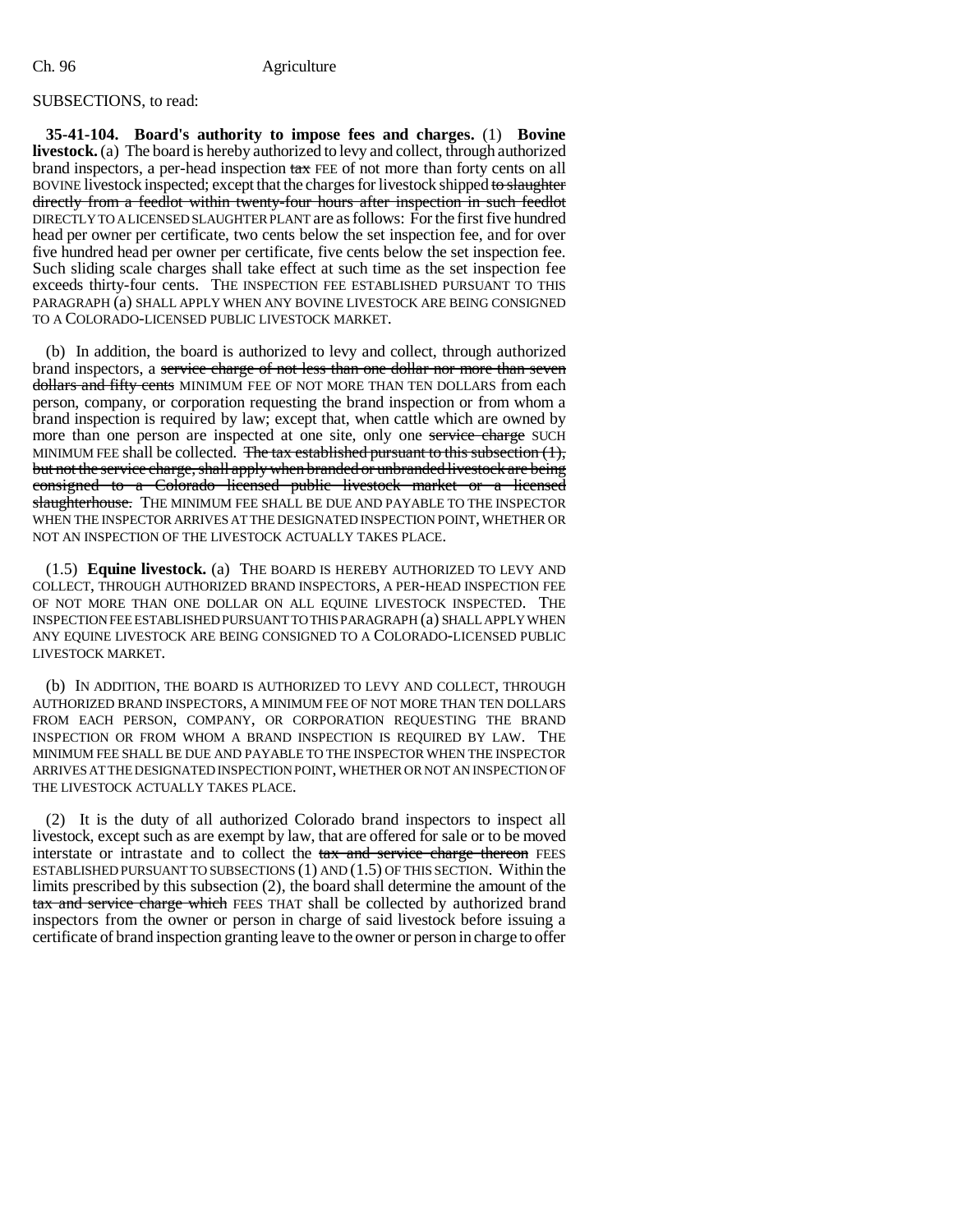the brand inspected livestock for sale or movement interstate or intrastate. The tax and service charge FEES so collected shall be reported and transmitted to the board at such time and in such manner as the board shall by regulation require.

(3) A brand inspection tax fee INSPECTION FEES as authorized in subsection  $(1)$  $SUBSECTIONS(1)$   $AND(1.5)$  of this section shall be collected by brand inspectors from the owners or persons in charge of said livestock before issuing any certificate when:

(4) **Minimum fee when inspection required by law - bovine livestock.** A service charge MINIMUM FEE of not more than seven dollars and fifty cents TEN DOLLARS shall be collected from each recorded brand owner defined by person, company, or corporation requesting the brand inspection or from whom a brand inspection is required by law; except when livestock are consigned for sale at a Colorado licensed public livestock market or any licensed slaughterhouse EXCEPT THAT, WHEN BOVINE LIVESTOCK OWNED BY MORE THAN ONE PERSON ARE INSPECTED AT ONE SITE, ONLY ONE MINIMUM FEE SHALL BE COLLECTED. NO MINIMUM FEE SHALL BE REQUIRED WHEN BOVINE LIVESTOCK ARE CONSIGNED FOR SALE AT A COLORADO-LICENSED PUBLIC LIVESTOCK MARKET.

(4.5) **Minimum fee when inspection required by law - equine livestock.** A MINIMUM FEE OF NOT MORE THAN TEN DOLLARS SHALL BE COLLECTED FROM EACH PERSON, COMPANY, OR CORPORATION REQUESTING THE BRAND INSPECTION OR FROM WHOM A BRAND INSPECTION IS REQUIRED BY LAW. NO MINIMUM FEE SHALL BE REQUIRED WHEN EQUINE LIVESTOCK ARE CONSIGNED FOR SALE AT A COLORADO-LICENSED PUBLIC LIVESTOCK MARKET.

(6) In the case of unbranded or freshly branded calves inspected with their mothers in compliance with section  $35-43-129$ , in addition to the inspection  $\frac{\tan x}{\tan x}$  FEE for each calf inspected, mileage expense allowed by section 35-43-129 shall also be collected.

**SECTION 3.** 35-43-115 (1) and (3), Colorado Revised Statutes, are amended to read:

**35-43-115. Assessment of brands.** (1) To revise and disencumber the brand records of unused brands and to provide funds with which to publish new brand books and otherwise assist in the operational cost of the division of brand inspection, the state board of stock inspection commissioners has the authority to impose an assessment, not to exceed eighteen THIRTY dollars per year or any fraction of a year and not to exceed ninety ONE HUNDRED FIFTY dollars in any one assessment period, on every brand recorded in the office of the state board of stock inspection commissioners on or before January 1, 1992 2002, to cover the five-year period beginning on January 1,  $\frac{1992}{2002}$ , and ending on December 31,  $\frac{1996}{2006}$ , and like assessments covering every five years thereafter. It is the duty of the board to notify every owner of a recorded brand of such assessment through the United States mail by letter addressed to the owner at his THE OWNER'S post-office address as given in the brand records. The assessment shall be due and payable within ninety days after January 1 of the assessment year. If any owner of a recorded brand fails or refuses to pay such assessment within said ninety days, the board may mail a second notice by certified mail. If, within ninety days after the second mailing, any owner of a recorded brand fails or refuses to pay such assessment, such brand shall be cancelled from the valid registry of livestock brands in the office of the state board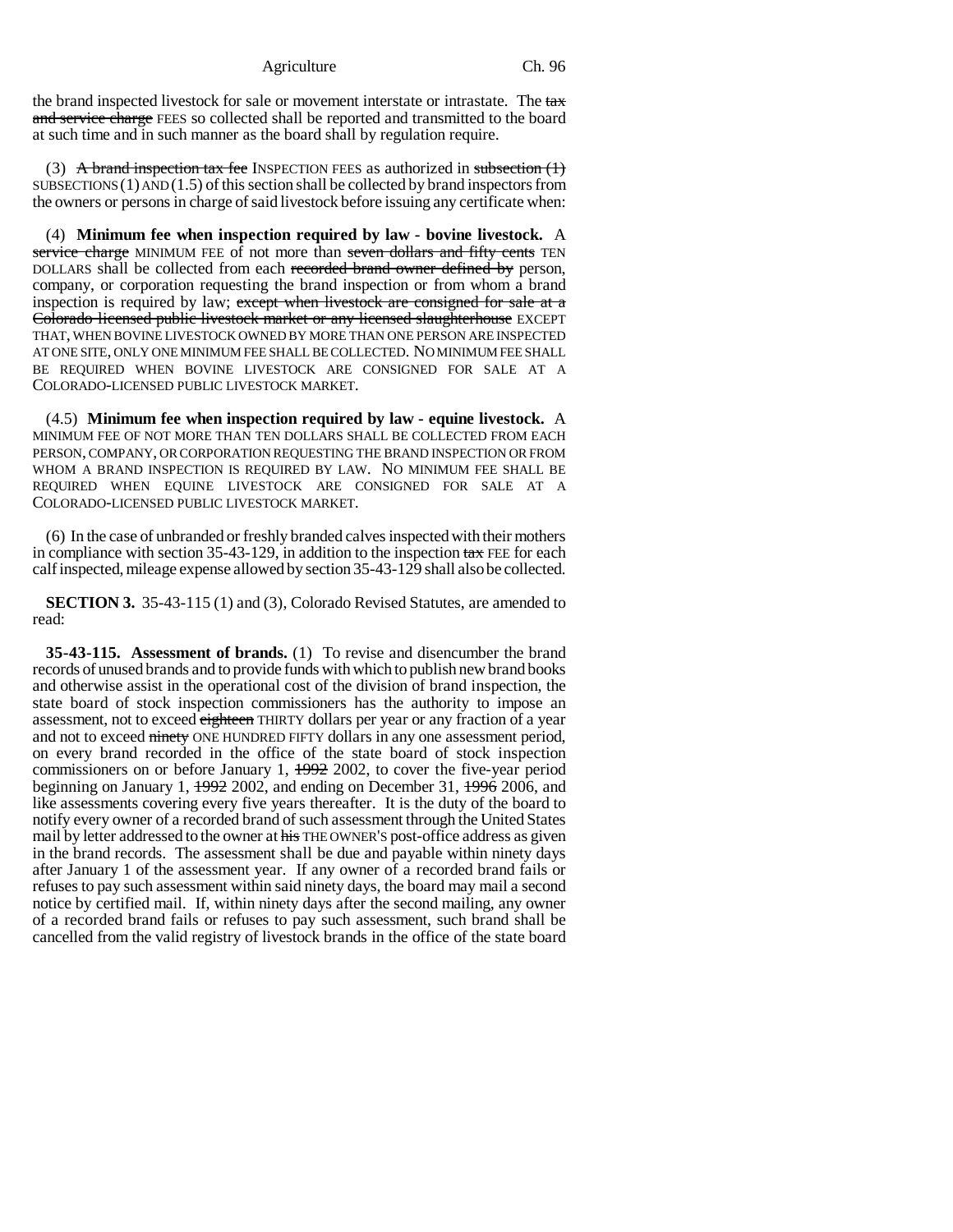of stock inspection commissioners and may be reissued and recorded as a new brand after the expiration of three years from the date of such cancellation. The state board of stock inspection commissioners shall give a receipt for any such payment.

(3) As to any brand recorded prior to the beginning of any assessment period, the state board of stock inspection commissioners may SHALL require one payment of all assessments for the entire five-year period. As to any brand recorded on or after the commencement of any assessment period, the state board of stock inspection commissioners shall make the assessment for the year or fractional part of the year in which the brand is recorded and for the remaining years within that five-year period and may SHALL require one payment of all such assessments.

**SECTION 4.** Article 43 of title 35, Colorado Revised Statutes, is amended BY THE ADDITION OF A NEW SECTION to read:

**35-43-115.5. Abandoned brands - procedure - sale - proceeds.** (1) ANY BRAND THAT HAS BEEN CANCELLED FOR NONPAYMENT OF THE ASSESSMENT PURSUANT TO SECTION 35-43-115 (1) AND THAT, AS OF JUNE 30 OF ANY ASSESSMENT YEAR, HAS REMAINED UNCLAIMED FOR AT LEAST FIVE YEARS SINCE THE DATE OF CANCELLATION SHALL BE PRESUMED ABANDONED, AND ALL CLAIMS OR INTERESTS IN SUCH BRAND SHALL BE DEEMED FORFEITED.

(2) IN ACCORDANCE WITH THE "STATE ADMINISTRATIVE PROCEDURE ACT", ARTICLE 4 OF TITLE 24, C.R.S., THE STATE BOARD OF STOCK INSPECTION COMMISSIONERS SHALL ADOPT RULES GOVERNING THE PUBLICATION AND SALE OF ABANDONED BRANDS. SUCH RULES SHALL INCLUDE, WITHOUT LIMITATION, PROVISIONS FOR THE PUBLICATION OF A NOTICE OF ABANDONED BRANDS AND PROCEDURES FOR THE PUBLIC SALE OF SUCH BRANDS.

(3) THE PURCHASER OF AN ABANDONED BRAND AT A PUBLIC SALE SHALL TAKE ALL RIGHTS TO THE BRAND FREE AND CLEAR OF ALL LIENS AND ENCUMBRANCES OF THE PRIOR OWNER OR OF ANY OTHER PERSON. THE STATE BOARD OF STOCK INSPECTION COMMISSIONERS SHALL PROVIDE ALL DOCUMENTS NECESSARY TO EFFECTUATE THE TRANSFER OF OWNERSHIP OF THE BRAND.

(4) THE PROCEEDS OF THE SALE OF AN ABANDONED BRAND, NET OF EXPENSES OF THE SALE, SHALL BE CREDITED TO THE BRAND ASSESSMENT ACCOUNT IN THE BRAND INSPECTION FUND.

**SECTION 5.** 35-53-129 (1), Colorado Revised Statutes, is amended to read:

**35-53-129. Permanent permit for rodeo and other horses.** (1) Competition horses, other than contractor-owned bucking horses, that are used in rodeo and horse show competitions, registered breed show horses, racehorses, special drill and pleasure horses, and Colorado farm or ranch work or saddle horses shall be eligible to receive a permanent transportation permit which THAT shall be valid for both interstate and intrastate movement if positive proof of ownership is established to the state board of stock inspection commissioners or a duly authorized Colorado brand inspector. Upon completion of an application form, approved by the state board of stock inspection commissioners, which shall give a thorough physical description showing all brands, no brands, tattoos, or other characteristics carried by the horse,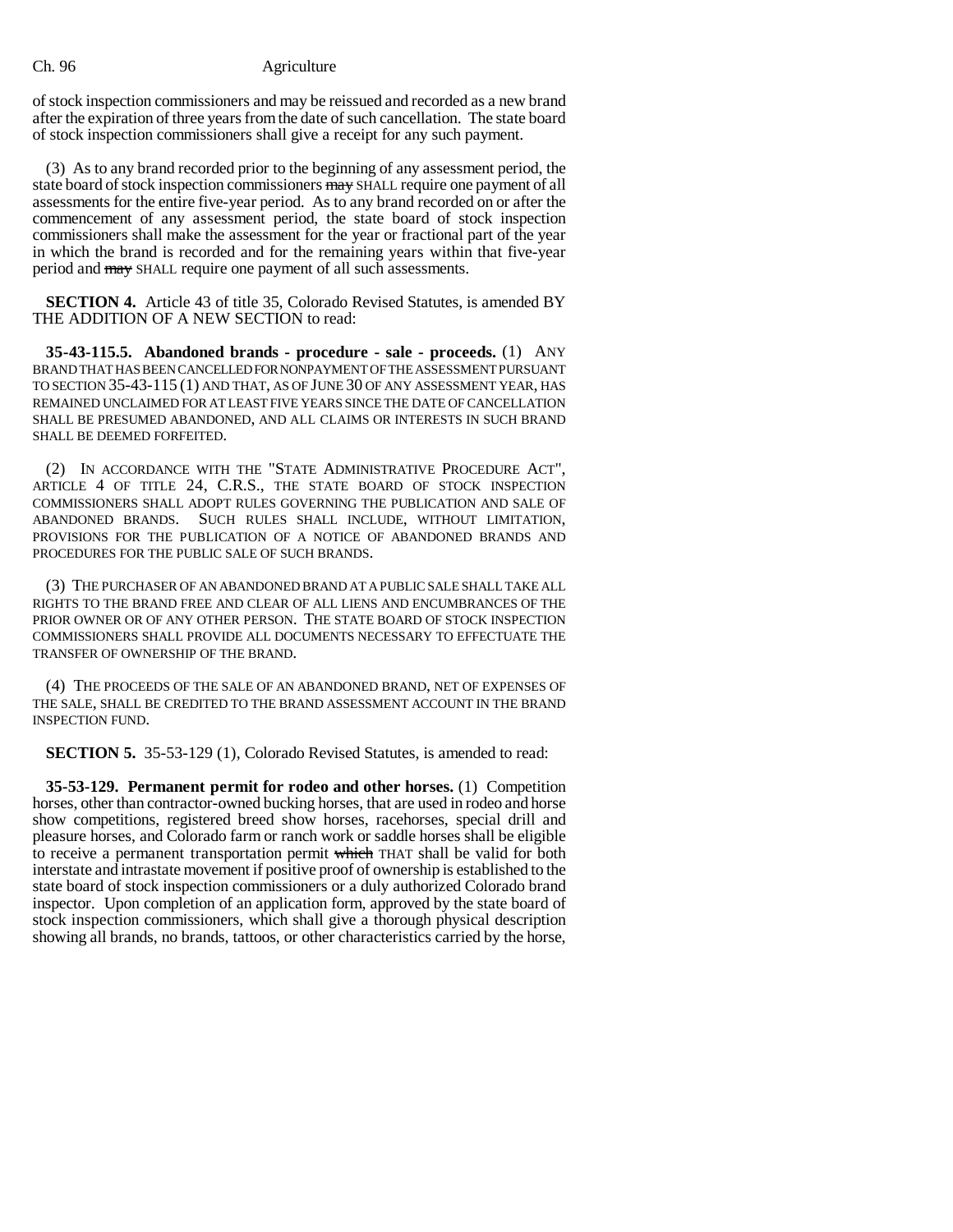accompanied by a copy of the brand inspection certificate and a transportation permit fee regulated by the board of not more than ten TWENTY dollars made payable to the state board of stock inspection commissioners, a permanent hauling transportation permit shall be issued which THAT shall be good for the life of the horse unless a change of ownership takes place, in which case the permit will become void. The new owner may make application for permit by the same full compliance as the prior owner. Any person fraudulently using a transportation permit issued under this section commits a class 3 misdemeanor and shall be punished as provided in section 18-1-106, C.R.S.

**SECTION 6.** Article 53 of title 35, Colorado Revised Statutes, is amended BY THE ADDITION OF A NEW SECTION to read:

**35-53-130. Annual transportation permit for cattle or alternative livestock.** (1) BOVINE LIVESTOCK, AS DEFINED IN SECTION 35-41-100.3 (1.4), AND ALTERNATIVE LIVESTOCK, AS DEFINED IN SECTION 35-41.5-102 (1), SHALL BE ELIGIBLE TO RECEIVE AN ANNUAL TRANSPORTATION PERMIT THAT SHALL BE VALID FOR BOTH INTERSTATE AND INTRASTATE MOVEMENT IF POSITIVE PROOF OF OWNERSHIP IS ESTABLISHED TO THE STATE BOARD OF STOCK INSPECTION COMMISSIONERS OR A DULY AUTHORIZED COLORADO BRAND INSPECTOR. UPON COMPLETION OF AN APPLICATION FORM, APPROVED BY THE STATE BOARD OF STOCK INSPECTION COMMISSIONERS, WHICH SHALL GIVE A THOROUGH PHYSICAL DESCRIPTION SHOWING ALL BRANDS, NO BRANDS, TATTOOS, OR OTHER CHARACTERISTICS CARRIED BY THE ANIMAL, ACCOMPANIED BY A COPY OF THE BRAND INSPECTION CERTIFICATE AND A TRANSPORTATION PERMIT FEE REGULATED BY THE BOARD OF NOT MORE THAN TWENTY DOLLARS MADE PAYABLE TO THE STATE BOARD OF STOCK INSPECTION COMMISSIONERS, AN ANNUAL HAULING TRANSPORTATION PERMIT SHALL BE ISSUED THAT SHALL BE GOOD FOR ONE YEAR FROM THE DATE OF ISSUANCE UNLESS A CHANGE OF OWNERSHIP TAKES PLACE, IN WHICH CASE THE PERMIT WILL BECOME VOID. THE NEW OWNER MAY MAKE APPLICATION FOR PERMIT BY THE SAME FULL COMPLIANCE AS THE PRIOR OWNER. ANY PERSON FRAUDULENTLY USING A TRANSPORTATION PERMIT ISSUED UNDER THIS SECTION COMMITS A CLASS 3 MISDEMEANOR AND SHALL BE PUNISHED AS PROVIDED IN SECTION 18-1-106, C.R.S.

(2) A PERMIT ISSUED PURSUANT TO THIS SECTION SHALL BE IN LIEU OF OTHER PERMITS REQUIRED UNDER THE PROVISIONS OF THIS ARTICLE.

**SECTION 7.** Title 35, Colorado Revised Statutes, is amended BY THE ADDITION OF A NEW ARTICLE to read:

# **ARTICLE 53.5 Feedlot Certification**

**35-53.5-101. Short title.** THIS ARTICLE SHALL BE KNOWN AND MAY BE CITED AS THE "FEEDLOT CERTIFICATION ACT".

**35-53.5-102. Definitions.** AS USED IN THIS ARTICLE, UNLESS THE CONTEXT OTHERWISE REQUIRES:

(1) "BOARD" MEANS THE STATE BOARD OF STOCK INSPECTION COMMISSIONERS CREATED IN SECTION 35-41-101 (1).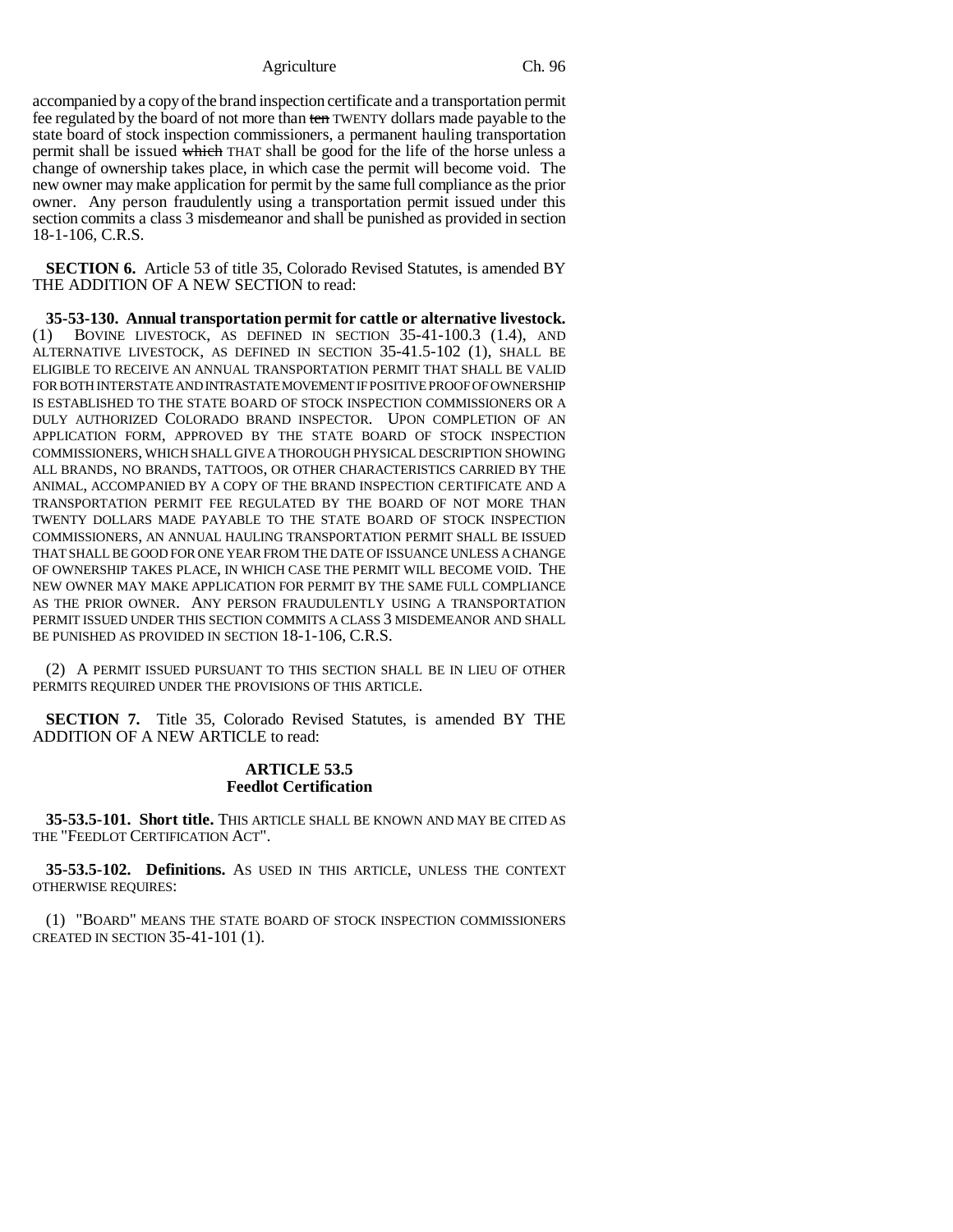(2) "BRAND COMMISSIONER" MEANS THE BRAND COMMISSIONER APPOINTED BY THE BOARD PURSUANT TO SECTION 35-41-101 (2).

(3) "BRAND INSPECTOR" MEANS AN AUTHORIZED COLORADO BRAND INSPECTOR.

(4) "COMMISSIONER" MEANS THE COMMISSIONER OF AGRICULTURE.

(5) "DEPARTMENT" MEANS THE DEPARTMENT OF AGRICULTURE.

(6) "FEEDLOT" HAS THE MEANING SET FORTH IN SECTION 35-41-100.3 (2).

**35-53.5-103. Rules.** (1) TO CARRY OUT THE PROVISIONS OF THIS ARTICLE, THE BOARD IS AUTHORIZED TO ADOPT APPROPRIATE RULES PURSUANT TO SECTION 24-4-103,C.R.S., ON SUBJECTS THAT SHALL INCLUDE, BUT ARE NOT LIMITED TO, THE FOLLOWING:

(a) FEES TO FUND ALL DIRECT AND INDIRECT COSTS OF THE ADMINISTRATION AND ENFORCEMENT OF THIS ARTICLE;

(b) METHODS OF SEPARATING CATTLE FOR PURPOSES OF THIS ARTICLE;

(c) STANDARDS AND PROCEDURES FOR CERTIFICATION OF FEEDLOTS AND FOR THE ISSUANCE, RENEWAL, SUSPENSION, REVOCATION, AND REINSTATEMENT OF CERTIFICATES;

(d) THE NUMBER AND TYPE OF ON-SITE INSPECTIONS;

(e) RECORDS TO BE MAINTAINED BY THE OWNERS AND OPERATORS OF CERTIFIED FEEDLOTS;

(f) GROUNDS FOR ENFORCEMENT ACTIONS.

**35-53.5-104. Delegation of duties - cooperative agreements.** (1) THE POWERS AND DUTIES VESTED IN THE BOARD BY THIS ARTICLE MAY BE DELEGATED TO QUALIFIED EMPLOYEES AND AGENTS, INCLUDING WITHOUT LIMITATION THE BRAND COMMISSIONER AND BRAND INSPECTORS.

(2) THE DEPARTMENT MAY RECEIVE GRANTS-IN-AID FROM ANY AGENCY OF THE UNITED STATES AND MAY COOPERATE AND ENTER INTO AGREEMENTS WITH ANY AGENCY OF THE UNITED STATES, ANY AGENCY OF ANY OTHER STATE, AND ANY OTHER AGENCY OF THIS STATE OR ITS POLITICAL SUBDIVISIONS.

**35-53.5-105. Feedlot certification.** (1) ANY PERSON DESIRING TO HAVE A FEEDLOT CERTIFIED AND UTILIZE THE CERTIFICATION SEAL UNDER THE PROVISIONS OF THIS ARTICLE SHALL SECURE SUCH CERTIFICATION FROM THE BOARD IN ACCORDANCE WITH THIS ARTICLE AND ANY RULES PROMULGATED PURSUANT TO THIS ARTICLE. THE CERTIFICATION PERIOD SHALL BE ONE YEAR, BEGINNING JULY 1 AND ENDING JUNE 30 OF EACH YEAR.

(2) (a) FEEDLOTS SEPARATED BY AT LEAST ONE MILE WILL BE TREATED AS SEPARATE FACILITIES, EVEN IF THEY ARE OWNED BY THE SAME ENTITY. FEEDLOTS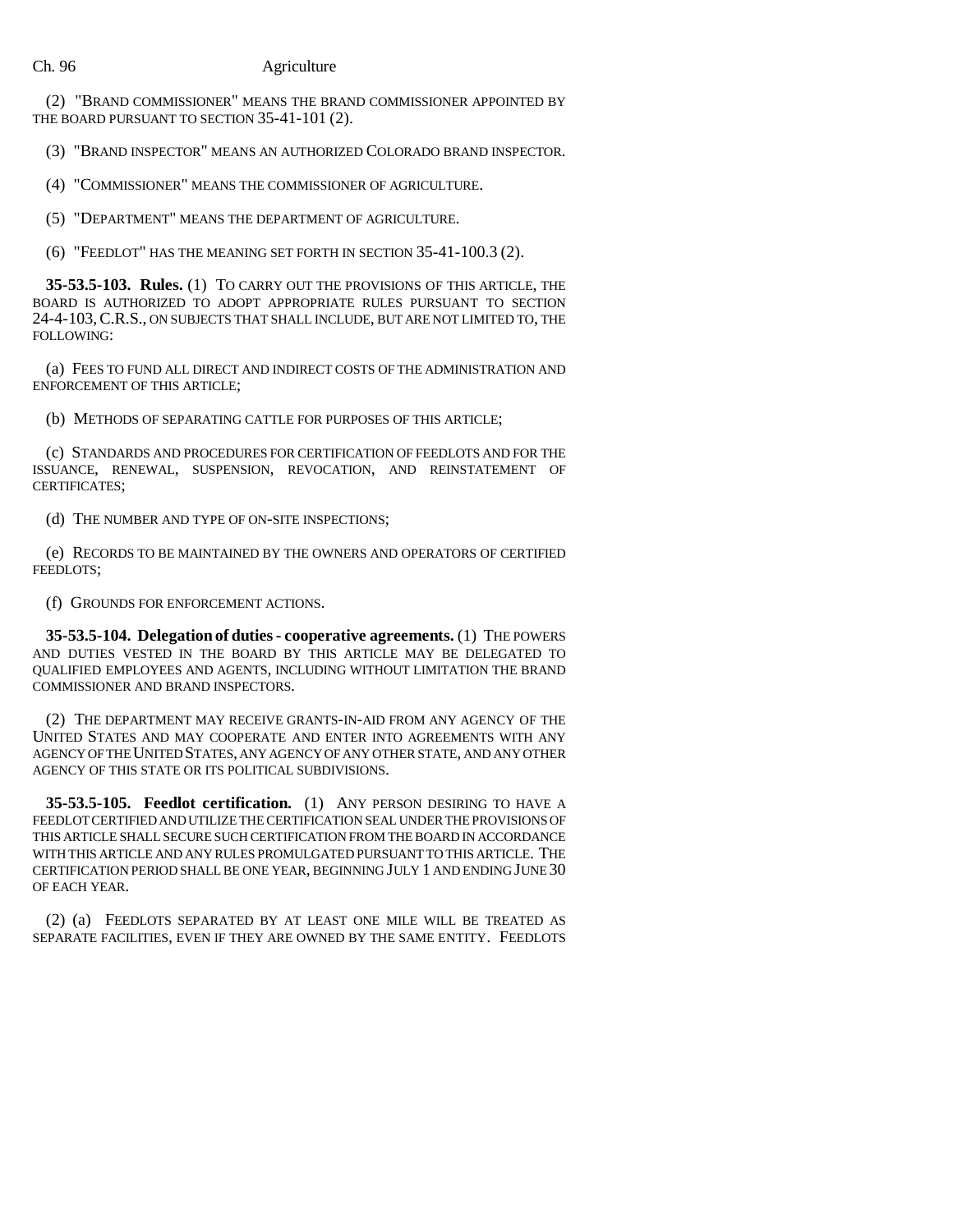OWNED BY THE SAME ENTITY AND NOT SEPARATED BY AT LEAST ONE MILE WILL BE CONSIDERED ONE FACILITY FOR PURPOSES OF CERTIFICATION UNDER THIS ARTICLE. EACH FACILITY SHALL BE CERTIFIED INDIVIDUALLY.

(b) TO BE ELIGIBLE FOR CERTIFICATION, EACH FACILITY MUST BE ORGANIZED AND OPERATED PRIMARILY FOR THE FINISHING OF TERMINAL SLAUGHTER CATTLE. NO ANIMAL INTERDICTION OR COMMINGLING OF ANIMALS FROM ANY OTHER FACILITY SHALL BE PERMITTED.

(c) ANIMALS SHALL NOT BE MARKETED AS FINISHED IN A CERTIFIED FEEDLOT UNLESS THE OWNER OF THE FEEDLOT VERIFIES THAT THE ANIMALS ARE DESTINED TO A PACKING FACILITY REGISTERED AND LICENSED BY THE UNITED STATES DEPARTMENT OF AGRICULTURE. ANIMALS LEAVING A CERTIFIED FEEDLOT FOR ANY OTHER DESTINATION OR PURPOSE SHALL NOT BE MARKETED AS FINISHED IN A CERTIFIED FEEDLOT AND SHALL BE SUBJECT TO ALL OTHERWISE APPLICABLE BRAND INSPECTION REQUIREMENTS.

(3) CERTIFICATIONS ARE NOT TRANSFERABLE.

(4) CERTIFIED FEEDLOTS SHALL BE EXEMPT FROM THE FEE WAIVER PERMIT PROVISIONS OF SECTION 35-53-101 (2).

(5) ANIMALS IN A CERTIFIED FEEDLOT SHALL NOT BE EXEMPT FROM ANY COLORADO BRAND INSPECTION REQUIREMENT OTHER THAN THOSE EXEMPTIONS CONTAINED IN THIS ARTICLE.

**35-53.5-106. Application - fees.** (1) EACH PERSON SEEKING CERTIFICATION OF A FEEDLOT SHALL MAKE APPLICATION TO THE BOARD ON FORMS PRESCRIBED AND FURNISHED BY THE BOARD. THE BOARD MAY REJECT ANY APPLICANT WHO DOES NOT MEET THE MINIMUM REQUIREMENTS FOR CERTIFICATION AS SET FORTH IN RULES OF THE BOARD.

(2) AN ANNUAL CERTIFICATION FEE, NOT TO EXCEED ONE THOUSAND DOLLARS, SHALL ACCOMPANY THE APPLICATION.

**35-53.5-107. Per-head fees.** (1) THE PER-HEAD INSPECTION FEE FOR A CERTIFIED FEEDLOT SHALL BE FIFTEEN CENTS LESS THAN THE FEE SET BY THE BOARD PURSUANT TO SECTION 35-41-104 FOR DIRECT-TO-SLAUGHTER CATTLE AND SEVENTEEN CENTS LESS THAN SUCH FEE FOR ALL OTHER CATTLE. ALL SUCH FEES SHALL BE DUE AND PAYABLE TO THE BOARD BY THE FIFTH DAY OF EACH MONTH BASED ON THE NUMBER OF ANIMALS SHIPPED DURING THE PREVIOUS CALENDAR MONTH.

(2) EACH MONTH, THE OWNER OF A CERTIFIED FEEDLOT SHALL REMIT TWO SEPARATE CHECKS, EACH MADE PAYABLE TO THE BOARD. ONE OF SUCH CHECKS SHALL BE IN THE AMOUNT OF THE PER-HEAD FEE SPECIFIED IN SUBSECTION (1) OF THIS SECTION, AND THE OTHER IN THE AMOUNT REQUIRED TO COVER THE COLORADO BEEF BOARD FEE, THE NATIONAL BEEF PROMOTION FEE ASSESSED PURSUANT TO 7 C.F.R. SEC. 1260.172, OR BOTH. ANY PAYMENT RECEIVED OVER TEN DAYS LATE SHALL RESULT IN THE ASSESSMENT OF A PENALTY OF TEN PERCENT OF THE AMOUNT ORIGINALLY DUE, NOT TO EXCEED FIFTY DOLLARS PER LATE PAYMENT, PLUS INTEREST AT THE LEGAL RATE SPECIFIED IN SECTION 5-12-102 (1) (b), C.R.S., UNTIL PAID.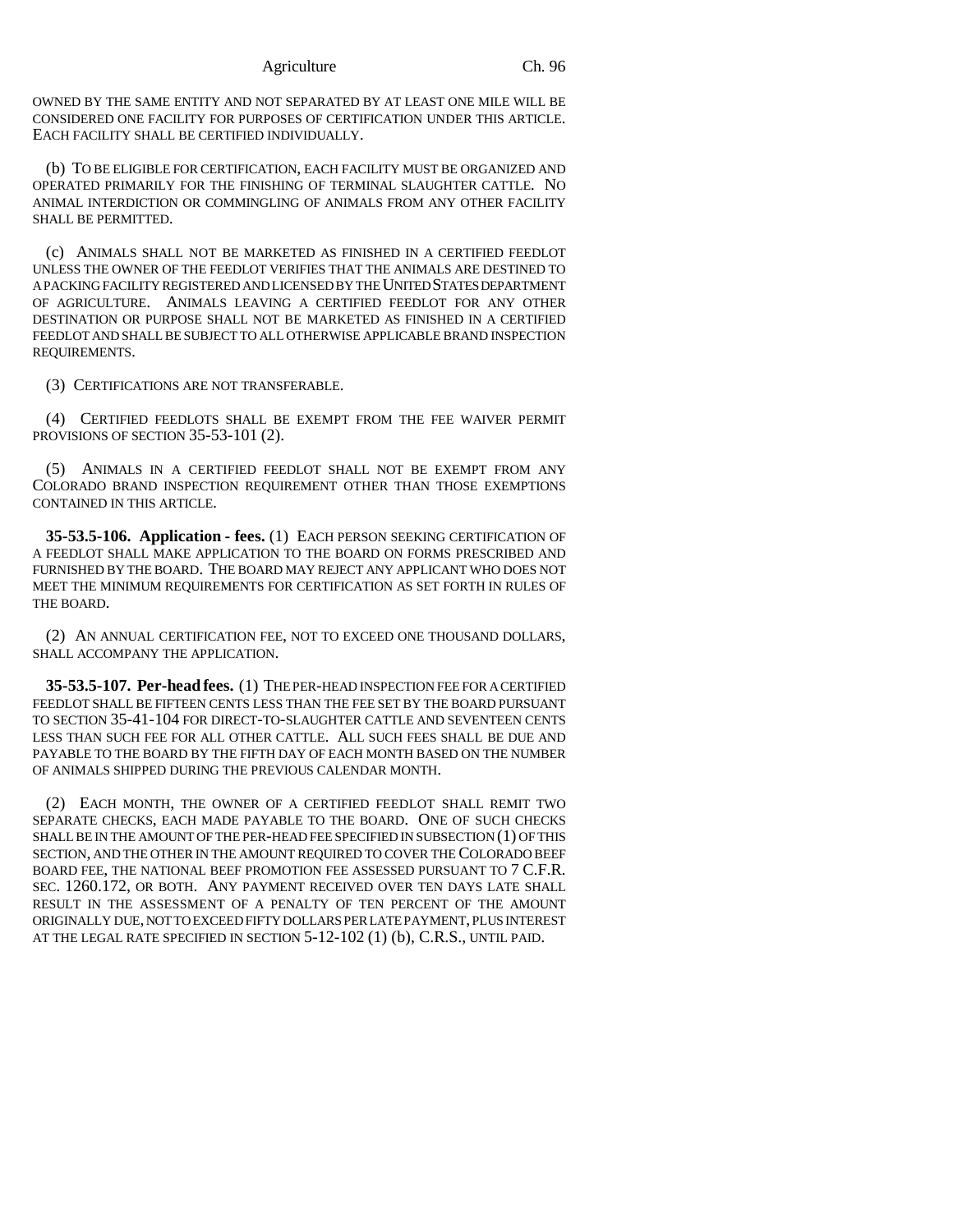**35-53.5-108. Movement of cattle from certified feedlots - notice - inspection.** (1) THE BOARD SHALL SUPPLY EACH CERTIFIED FEEDLOT WITH APPROPRIATE MOVEMENT CERTIFICATES IN TRIPLICATE. ONE COPY OF EACH CERTIFICATE SHALL ACCOMPANY THE SLAUGHTER ANIMALS TO THE PACKING FACILITY, ONE COPY SHALL BE RETAINED BY THE CERTIFIED FEEDLOT, AND ONE COPY SHALL BE SENT TO THE BOARD TOGETHER WITH THE APPROPRIATE FEES. THE FEEDLOT SHALL RETAIN COPIES OF THE DIRECT-TO-SLAUGHTER CERTIFICATES IN A SEPARATE FILE, IN NUMERIC ORDER, FOR AUDIT PURPOSES.

(2) ALL CERTIFIED FEEDLOTS SHALL NOTIFY THE LOCAL BRAND INSPECTOR OF ALL ANTICIPATED SHIPMENTS GOING DIRECTLY TO SLAUGHTER, GIVING THE INSPECTOR AMPLE NOTICE TO INSPECT OR AUDIT THE SHIPMENT AT HIS OR HER DISCRETION DURING DAYLIGHT HOURS.

(3) ANY CERTIFIED FEEDLOT THAT HAS ANIMALS INSPECTED IMMEDIATELY PRIOR TO SHIPMENT TO SLAUGHTER AND AN INSPECTION CERTIFICATE ISSUED BY AN AUTHORIZED COLORADO INSPECTOR SHALL BE CHARGED THE APPLICABLE PER-HEAD FEES, COLORADO BEEF BOARD FEES, AND NATIONAL BEEF PROMOTION FEES. THE CERTIFIED FEEDLOT PER-HEAD FEE WILL NOT BE CHARGED IN ADDITION TO THE INSPECTION FEE. ONE COPY OF THE INSPECTION CERTIFICATE SHALL BE FILED WITH FEEDLOT COPIES OF THE SLAUGHTER MOVEMENT CERTIFICATES. THE FEEDLOT SHALL BE RESPONSIBLE FOR THE INSPECTION FEE, WHICH SHALL BE PAYABLE AT THE TIME OF INSPECTION ON ALL ANIMALS INSPECTED.

**35-53.5-109. Movement of cattle into certified feedlots - notice - inspection.** (1) (a) ALL COLORADO CATTLE ARRIVING AT A CERTIFIED FEEDLOT FROM ORIGINS IN COLORADO SHALL BE ACCOMPANIED BY AN INSPECTION CERTIFICATE OR COLORADO LICENSED MARKET INVOICE, ISSUED IMMEDIATELY PRIOR TO ENTRY, OR SHALL BE INSPECTED UPON ENTRY TO THE CERTIFIED FEEDLOT. ALL COLORADO CATTLE THAT ARE INSPECTED AT THE FEEDLOT PRIOR TO ENTRY FOR CHANGE OF OWNERSHIP OR FEEDLOT ENTRY AND THAT ARE NOT ACCOMPANIED BY A COLORADO INSPECTION CERTIFICATE OR PURCHASE INVOICE SHALL BE CHARGED THE REGULAR SET FEES AS AUTHORIZED BY SECTION 35-41-104 AND SHALL NOT BE ENTITLED TO THE DISCOUNT PROVIDED IN SECTION 35-53.5-107 (1).

(b) AS USED IN THIS SECTION, "COLORADO CATTLE" MEANS CATTLE THAT EITHER WERE BORN IN COLORADO OR WERE UNLOADED IN COLORADO BEFORE ENTERING THE FEEDLOT.

(2) CATTLE RECEIVED FROM ANOTHER BRAND INSPECTION STATE OR PROVINCE AND ACCOMPANIED BY A CURRENT INSPECTION CERTIFICATE OR LICENSED PUBLIC LIVESTOCK MARKET PURCHASE INVOICE ISSUED IMMEDIATELY PRIOR TO SHIPMENT THAT IDENTIFIES THE ANIMALS BY BRAND AND THAT IDENTIFIES THE CERTIFIED FEEDLOT AS THE FINAL DESTINATION SHALL BE EXEMPT FROM INSPECTION REQUIREMENTS.

(3) ALL CATTLE ORIGINATING FROM A NON-BRAND INSPECTION AREA SHALL BE ACCOMPANIED BY PURCHASE AND INTERSTATE SHIPMENT DOCUMENTATION AS REQUIRED BY COLORADO OR THE STATE OF ORIGIN OF THE CATTLE, OR BOTH. THE DOCUMENT SHALL INCLUDE BUYER, SELLER, DATE OF PURCHASE, NUMBER OF HEAD, SEX, AVERAGE WEIGHT, AND BRANDS IF KNOWN. THE FEEDLOT SHALL NOTIFY THE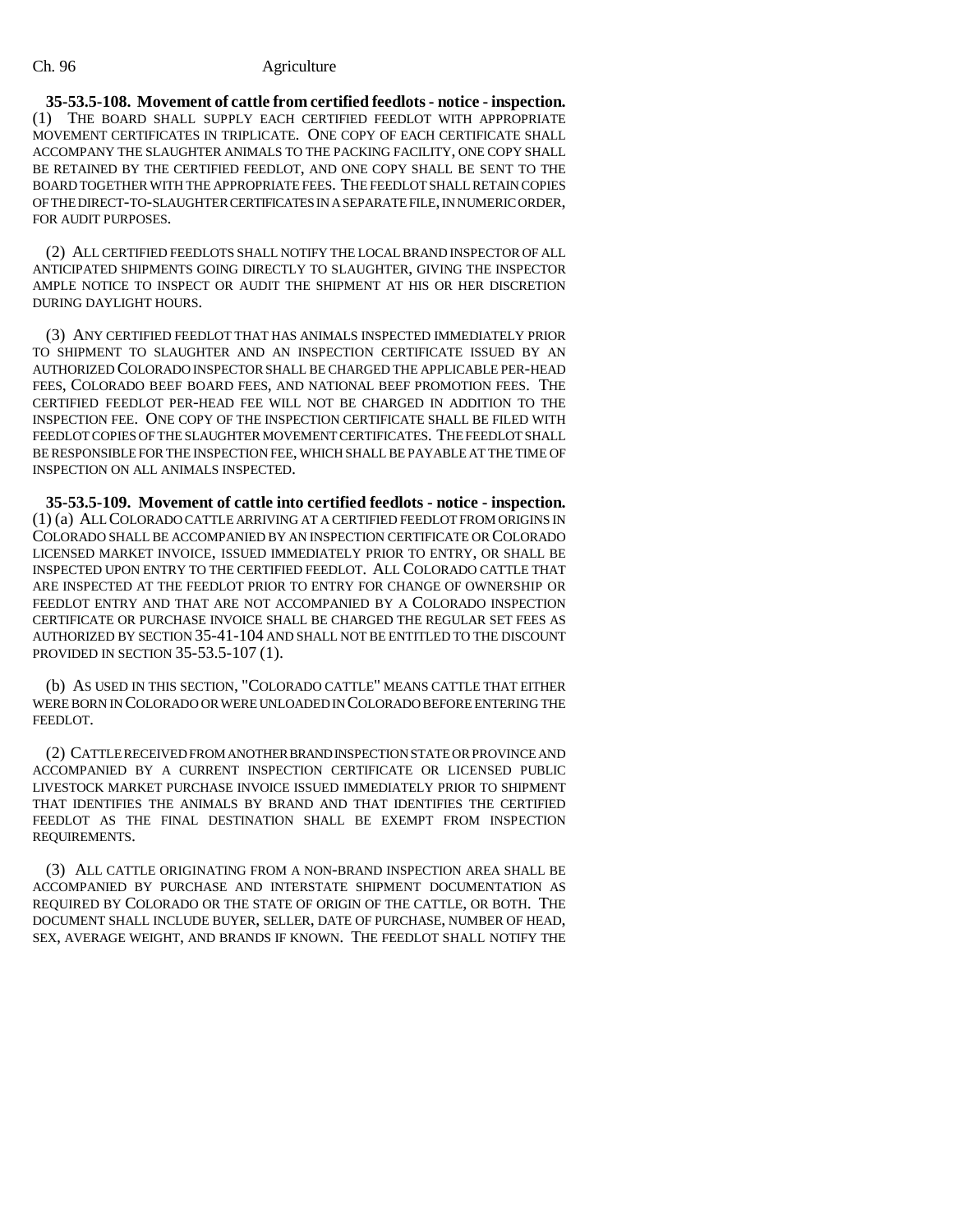LOCAL BRAND INSPECTOR WITHIN TWENTY-FOUR HOURS AFTER ARRIVAL, AND THE CATTLE SHALL BE HELD SEPARATELY BY SOURCE FOR A MAXIMUM OF FORTY-EIGHT HOURS AFTER SUCH NOTIFICATION SO THAT THE INSPECTOR MAY INSPECT OR AUDIT-ENDORSE PURCHASE AND SHIPMENT DOCUMENTATION SO AS TO ESTABLISH IDENTITY SATISFACTORY TO THE INSPECTOR. NO COMMINGLING OF SHIPMENTS SHALL BE ALLOWED PRIOR TO INSPECTION. THE LOCAL BRAND INSPECTOR SHALL NOT COLLECT ANY FEE FOR THIS SERVICE.

(4) CATTLE RECEIVED AT THE FEEDLOT FROM ANY SOURCE THAT ARE REJECTED BY THE FEEDLOT FOR ANY REASON MAY BE SHIPPED OUT AFTER PROPER REQUIRED INSPECTION. CATTLE SO REJECTED SHALL BE CONSIDERED COLORADO CATTLE. THESE ANIMALS SHALL BE KEPT TOTALLY SEPARATE FROM OTHER ANIMALS, AND NO COMMINGLING SHALL BE ALLOWED.

(5) THE OWNER OF EACH CERTIFIED FEEDLOT SHALL BE REQUIRED TO KEEP A FORMAL, AUDITABLE ENTRY LOG OF ALL CATTLE ENTERING THE FACILITY. THIS LOG SHALL CONTAIN INFORMATION INCLUDING, BUT NOT LIMITED TO, THE LEGAL OWNER OF THE CATTLE, DATE OF ENTRY, NUMBER OF HEAD, SEX, AND LOT NUMBER OR NUMBERS ASSIGNED. IN ADDITION, THE LOG SHALL SHOW THE BRAND INSPECTION OR PURCHASE INVOICE THAT ACCOMPANIED THE LIVESTOCK UPON ENTRY. SUCH LOG SHALL BE FOR THE PRIVATE USE OF THE FEEDLOT AND THE BRAND INSPECTOR AND SHALL NOT BE CONSIDERED A PUBLIC RECORD UNDER THE COLORADO OPEN RECORDS LAW, ARTICLE 72 OF TITLE 24, C.R.S. THE LOG SHALL BE KEPT AT THE CERTIFIED FEEDLOT AT ALL TIMES.

**35-53.5-110. Audits - inspections - complaints.** (1) THE BOARD OR AN AUTHORIZED BRAND INSPECTOR MAY AUDIT A CERTIFIED FEEDLOT AT ANY REASONABLE TIME, WITH OR WITHOUT ADVANCE NOTICE, TO ENSURE COMPLIANCE WITH THIS ARTICLE OR ANY RULES ADOPTED UNDER THE AUTHORITY GRANTED IN THIS ARTICLE.

(2) (a) THE BOARD SHALL DETERMINE THE DEPTH AND FREQUENCY OF ANY FEEDLOT AUDIT.

(b) THE AUDIT OF A CERTIFIED FEEDLOT MAY INCLUDE PHYSICAL INSPECTION OF ANIMALS IN ANY AREA OF THE FACILITY AND MAY INCLUDE ANY DOCUMENT REQUIRED TO VERIFY HEAD COUNT, VALID OWNERSHIP, OR LEGAL ENTRY INTO THE FACILITY.

(3) (a) ANY PERSON HAVING REASONABLE SUSPICION OF A POTENTIAL VIOLATION MAY REQUEST, DIRECTLY TO THE BRAND COMMISSIONER OR HIS OR HER DESIGNATED AGENT, AN INSPECTION OR AUDIT OF A SPECIFIC CERTIFIED FEEDLOT OR PEN THEREIN. SUCH REQUEST MAY BE GRANTED OR DENIED BASED UPON RULES OF THE BOARD GOVERNING SUCH INSPECTION OR AUDIT. THE PERSON REQUESTING SUCH AUDIT SHALL BE RESPONSIBLE FOR THE BOARD'S FEES AND COSTS INCURRED IN CONDUCTING THE INSPECTION OR AUDIT; EXCEPT THAT, IF ANY VIOLATIONS ARE PROVEN AS A RESULT OF THE INSPECTION OR AUDIT, SUCH PERSON SHALL BE REIMBURSED FROM THE PENALTIES ASSESSED PURSUANT TO SECTION 35-53.5-113.

(b) THE OWNER OF A CERTIFIED FEEDLOT MAY REQUEST AN INSPECTION OF CATTLE HELD AT THE FEEDLOT UPON PAYMENT TO THE BOARD OF ALL APPLICABLE FEES.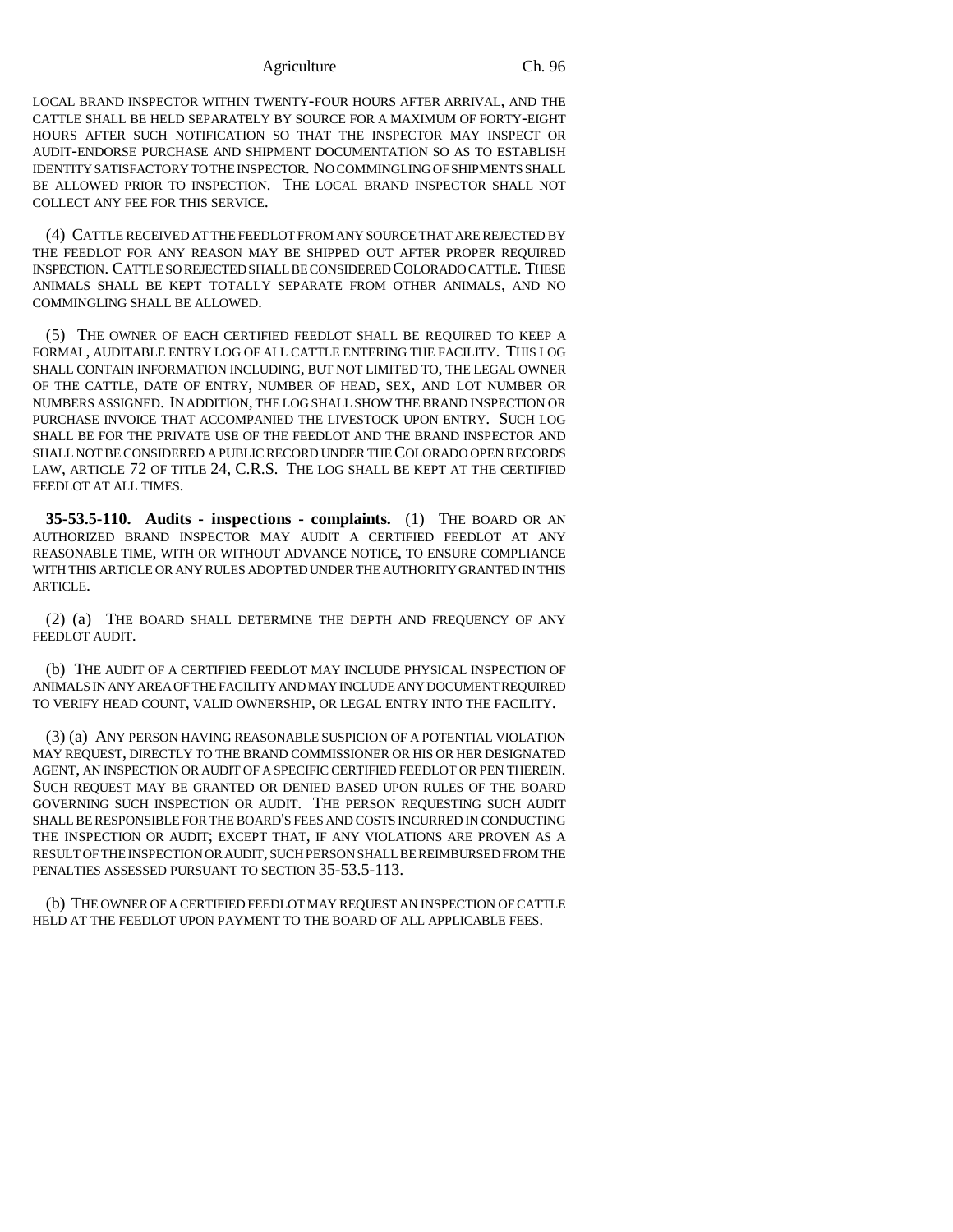**35-53.5-111. Enforcement - hearings.** (1) THE BOARD IS AUTHORIZED TO ADMINISTER AND ENFORCE THE PROVISIONS OF THIS ARTICLE AND ALL RULES ADOPTED PURSUANT THERETO.

(2) THE BOARD IS AUTHORIZED TO CONDUCT HEARINGS IN ACCORDANCE WITH ARTICLE 4 OF TITLE 24, C.R.S., AND TO USE ADMINISTRATIVE LAW JUDGES TO CONDUCT SUCH HEARINGS WHEN THEIR USE WOULD RESULT IN A NET SAVING OF COSTS TO THE BOARD.

(3) THE BOARD AND, IN THE EXERCISE OF DELEGATED AUTHORITY, THE BRAND COMMISSIONER, SHALL HAVE FULL AUTHORITY TO ADMINISTER OATHS AND TAKE STATEMENTS, ISSUE SUBPOENAS REQUIRING THE ATTENDANCE OF WITNESSES AND THE PRODUCTION OF BOOKS, RECORDS, AND OTHER DOCUMENTARY EVIDENCE, AND COMPEL THE DISCLOSURE BY SUCH WITNESSES OF ALL FACTS KNOWN TO THEM RELATIVE TO THE MATTERS UNDER INVESTIGATION. UPON THE FAILURE OR REFUSAL OF ANY WITNESS TO OBEY A SUBPOENA, THE BOARD OR THE BRAND COMMISSIONER MAY PETITION THE DISTRICT COURT, AND, UPON A PROPER SHOWING, THE COURT MAY ENTER AN ORDER COMPELLING THE WITNESS TO APPEAR AND TESTIFY OR PRODUCE DOCUMENTARY EVIDENCE. FAILURE TO OBEY SUCH AN ORDER OF THE COURT SHALL BE PUNISHABLE AS A CONTEMPT OF COURT.

**35-53.5-112. Disciplinary actions - suspension or revocation of certificate grounds.** (1) THE BOARD, ACTING IN ACCORDANCE WITH ARTICLE 4 OF TITLE 24, C.R.S., MAY DENY, SUSPEND, REFUSE TO RENEW, OR REVOKE ANY CERTIFICATION IF THE APPLICANT OR CERTIFICATE HOLDER HAS VIOLATED ANY PROVISION OF ARTICLE 43, 44, 53, OR 54 OF THIS TITLE OR HAS ENTERED A PLEA OF GUILTY OR NOLO CONTENDERE TO OR BEEN CONVICTED OF ANY CRIMINAL ACT UNDER TITLE 18,C.R.S.

(2) THE OWNER OF ANY FEEDLOT WHOSE CERTIFICATION HAS BEEN SUSPENDED OR REVOKED SHALL, UPON NOTICE, CAUSE ALL ANIMALS LEAVING THE FACILITY TO BE INSPECTED PURSUANT TO SECTION 35-53-105 AND SHALL PAY ALL REQUIRED INSPECTION FEES AT THE TIME OF INSPECTION.

(3) UPON THE SUSPENSION OR REVOCATION OF A CERTIFICATE, ALL OR PART OF THE ANNUAL CERTIFICATION FEE MAY BE FORFEITED AS DETERMINED BY THE BOARD.

(4) THE OWNER OF A FEEDLOT WHOSE CERTIFICATION HAS BEEN REVOKED MAY REAPPLY FOR CERTIFICATION AT ANY TIME AFTER THE EXPIRATION OF TWO YEARS FROM THE DATE OF REVOCATION AND UPON THE PAYMENT OF ALL REQUIRED FEES.

**35-53.5-113. Civil penalties.** (1) (a) ANY PERSON WHO VIOLATES ANY PROVISION OF THIS ARTICLE OR OF ANY RULE ADOPTED PURSUANT TO THIS ARTICLE IS SUBJECT TO A CIVIL PENALTY, NOT TO EXCEED ONE THOUSAND DOLLARS PER VIOLATION, AS DETERMINED BY THE BOARD OR A COURT OF COMPETENT JURISDICTION.

(b) NO CIVIL PENALTY SHALL BE IMPOSED BY THE BOARD UNLESS THE PERSON CHARGED IS GIVEN NOTICE AND OPPORTUNITY FOR A HEARING PURSUANT TO ARTICLE 4 OF TITLE 24, C.R.S.

(c) ALL CIVIL PENALTIES LEVIED AND COLLECTED PURSUANT TO THIS ARTICLE SHALL BE CREDITED TO THE BRAND INSPECTION FUND CREATED IN SECTION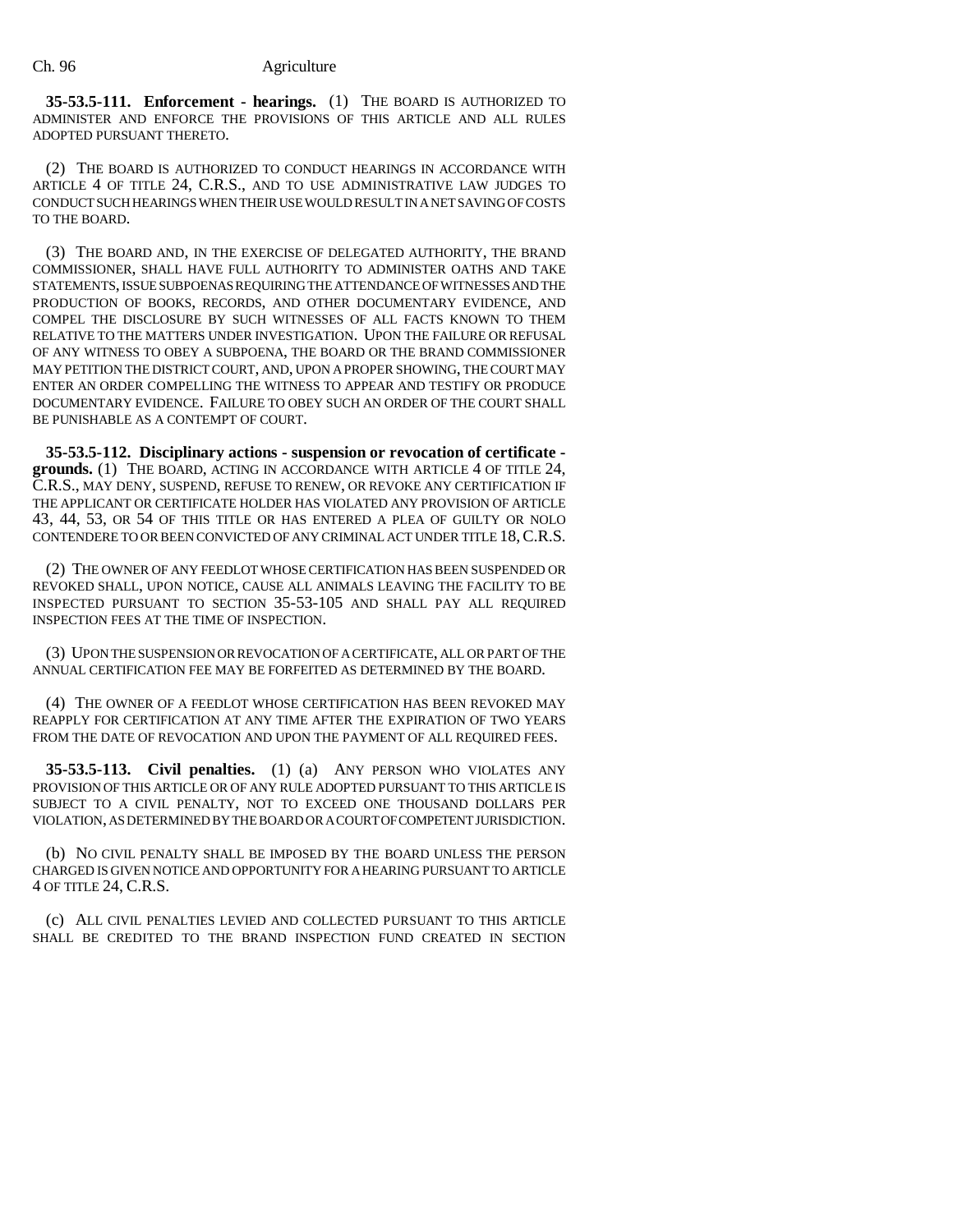35-41-102. ALL MONEYS CREDITED TO SUCH FUND PURSUANT TO THIS ARTICLE, TOGETHER WITH ANY INTEREST EARNED THEREON, SHALL BE RETAINED IN THE FUND AND SHALL NOT REVERT TO THE GENERAL FUND OR ANY OTHER FUND EXCEPT AS MAY BE DIRECTED BY THE GENERAL ASSEMBLY, ACTING BY BILL.

(2) NOTHING IN THIS ARTICLE SHALL BE CONSTRUED TO LIMIT THE AUTHORITY OF THE BOARD OR ANY OTHER LAW ENFORCEMENT AGENCY TO INVESTIGATE OR PROSECUTE VIOLATIONS OF LOCAL, STATE, OR FEDERAL LAW EXCEPT AS OTHERWISE SPECIFICALLY PROVIDED.

(3) NOTHING IN THIS ARTICLE SHALL BE CONSTRUED TO IMMUNIZE ANY PERSON FROM CIVIL LIABILITY.

**35-53.5-114. Estrays - stolen livestock - board to assist recovery.** (1) THE BOARD SHALL ASSIST THE OWNER OF ANY CERTIFIED FEEDLOT THAT, AS LEGAL PURCHASER, HAS INADVERTENTLY RECEIVED AN ESTRAY OR STOLEN ANIMAL ON ANY SHIPMENT RECEIVED. STOLEN LIVESTOCK FOUND AT ANY INSPECTION LOCATION SHALL BE HANDLED IN ACCORDANCE WITH SECTION 18-4-405, C.R.S.

(2) ANIMALS FOUND TO BE OF QUESTIONABLE TITLE SHALL BE HANDLED AS ESTRAYS UNTIL CLEAR AND LEGAL TITLE HAS BEEN ESTABLISHED. AT THE TIME OF ENTRY INTO A CERTIFIED FEEDLOT, THE OFFICIATING INSPECTOR SHALL NOTIFY THE OWNER OF THE FEEDLOT OF ANY ESTRAYS OR ANIMALS OF QUESTIONABLE TITLE AND ASSIST IN CLARIFYING TITLE WHEREVER POSSIBLE.

**35-53.5-115. Prohibited acts - no liability of state.** (1) IT SHALL BE UNLAWFUL FOR ANY UNAUTHORIZED PERSON TO REPRODUCE, PRODUCE A FACSIMILE OF, OR USE A FEEDLOT CERTIFICATE IN ANY FASHION. ANY PERSON WHO VIOLATES THIS SUBSECTION (1) MAY BE SUBJECT TO APPROPRIATE CIVIL OR ADMINISTRATIVE PROCEEDINGS OR BOTH.

(2) THE STATE ASSUMES NO LIABILITY FOR PERSONS WHO MISREPRESENT ANY PRODUCT UNDER THE AUTHORITY OF THIS ARTICLE.

**SECTION 8.** 35-53-101 (1), Colorado Revised Statutes, is amended to read:

**35-53-101. Brand inspection fee - minimum fee - waiver permit.** (1) As a means of financing the operations of the state board of stock inspection commissioners, the board is hereby authorized to levy and collect, through authorized brand inspectors, a per head inspection tax FEE not to exceed the amount specified in section 35-41-104 on all livestock inspected. In addition, the board is authorized to levy and collect through authorized brand inspectors a service charge MINIMUM FEE of not less than the amount specified in section 35-41-104 from each person, company, or corporation requesting the brand inspection or from whom a brand inspection is required by law. The tax INSPECTION FEE established pursuant to this subsection  $(1)$ , but not the service charge MINIMUM FEE, shall apply when branded or unbranded cattle, horses, or mules are being consigned to a Colorado licensed public livestock market or a licensed slaughter plant. It is the duty of all authorized Colorado brand inspectors to inspect all cattle, horses, and mules, except as exempt by law, that are offered for sale or to be moved interstate or intrastate and collect the tax and service charge INSPECTION FEE AND MINIMUM FEE thereon. Within the limits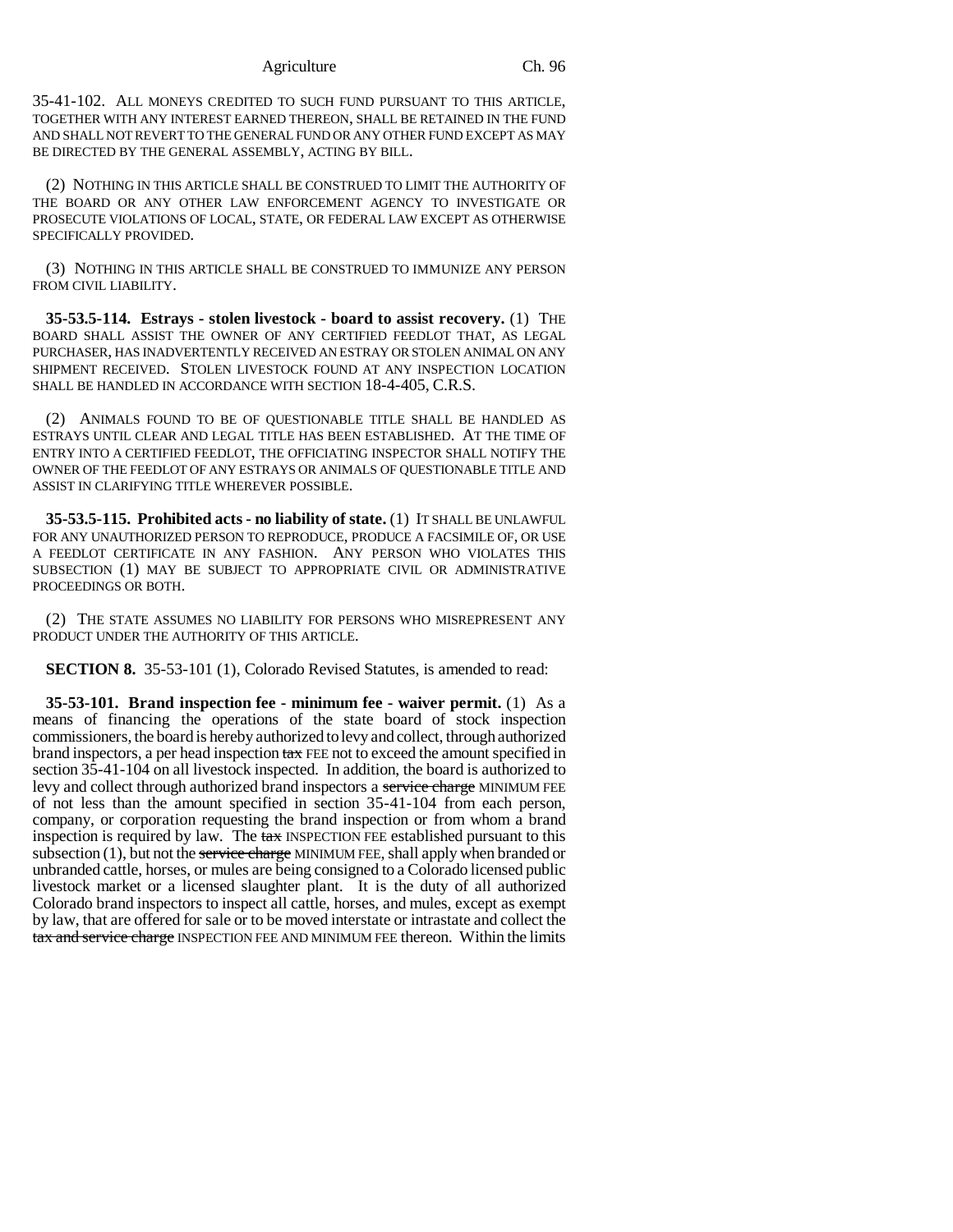prescribed by this subsection (1), the state board of stock inspection commissioners shall determine the amount of the tax and service charge which INSPECTION FEE AND MINIMUM FEE THAT shall be collected by authorized brand inspectors from the owner or person in charge of said cattle, horses, or mules before issuing a certificate of brand inspection granting leave to the owner or person in charge to offer the brand inspected cattle, horses, or mules for sale or movement interstate or intrastate. The tax and service charge INSPECTION FEE AND MINIMUM FEE so collected shall be reported and transmitted to the state board of stock inspection commissioners at such time and in such manner as the board shall by regulation require.

# **SECTION 9.** 35-53-115, Colorado Revised Statutes, is amended to read:

**35-53-115. Inspection and transportation of hides - fee - records.** (1) It is unlawful for any person, firm, corporation, railroad company, or other common carrier to transport or cause to be transported within this state or beyond the limits of this state any hides that have not been inspected and tagged by a duly authorized brand inspector of the state board of stock inspection commissioners for the district in which such hides are shipped. A certificate of inspection as provided for in section 35-53-102 shall accompany all shipments and shall be exhibited by the carrier or his OR HER agent at any time upon demand of any inspector or peace officer. For each hide thus inspected there shall be paid by the owner or holder thereof a tax FEE in the amount prescribed by the board, pursuant to section 35-41-104, to the inspector before he OR SHE issues the hide inspection certificate authorizing the transportation of such hides.

(2) Each inspector of hides shall keep a complete record of all inspections made by him SUCH INSPECTOR and shall forward to the state board of stock inspection commissioners, together with the  $\text{tax}$  FEE collected, on blanks furnished him for that purpose, a complete report of each inspection, giving the names of the purchasers and shippers of the hides, as well as all of the brands thereon. Said report and  $\text{tax}$  FEE so collected shall be reported and transmitted to said board at such time and in such manner as the board shall by regulation require, and said report shall be preserved by the brand commissioner as part of the records of his SUCH COMMISSIONER'S office. This section shall not apply to slaughter plants or packinghouses where all cattle are inspected immediately prior to slaughter by a duly authorized brand inspector of the state board of stock inspection commissioners.

# **SECTION 10.** 35-53-125 (1), Colorado Revised Statutes, is amended to read:

**35-53-125. Inspection at point of origin.** (1) Any cattle moved from a pasture shall be inspected for brands by an authorized brand inspector at the point of origin before they are placed in a feed lot, and proof of ownership shall be shown on demand by any Colorado brand inspector or any other interested party. Any cattle found carrying questionable brands when an inspection is made shall be held and handled as estrays or questionably-owned cattle, as provided by law. Such inspections shall be made before mixing with any other cattle, and when any uninspected cattle are mixed prior to an inspection, an inspection shall be made on all the cattle so mixed, and the inspection tax FEE shall be collected. A brand inspector shall be authorized to release the cattle to be inspected at the point of origin for an inspection to be made at any designated place where proper facilities are available.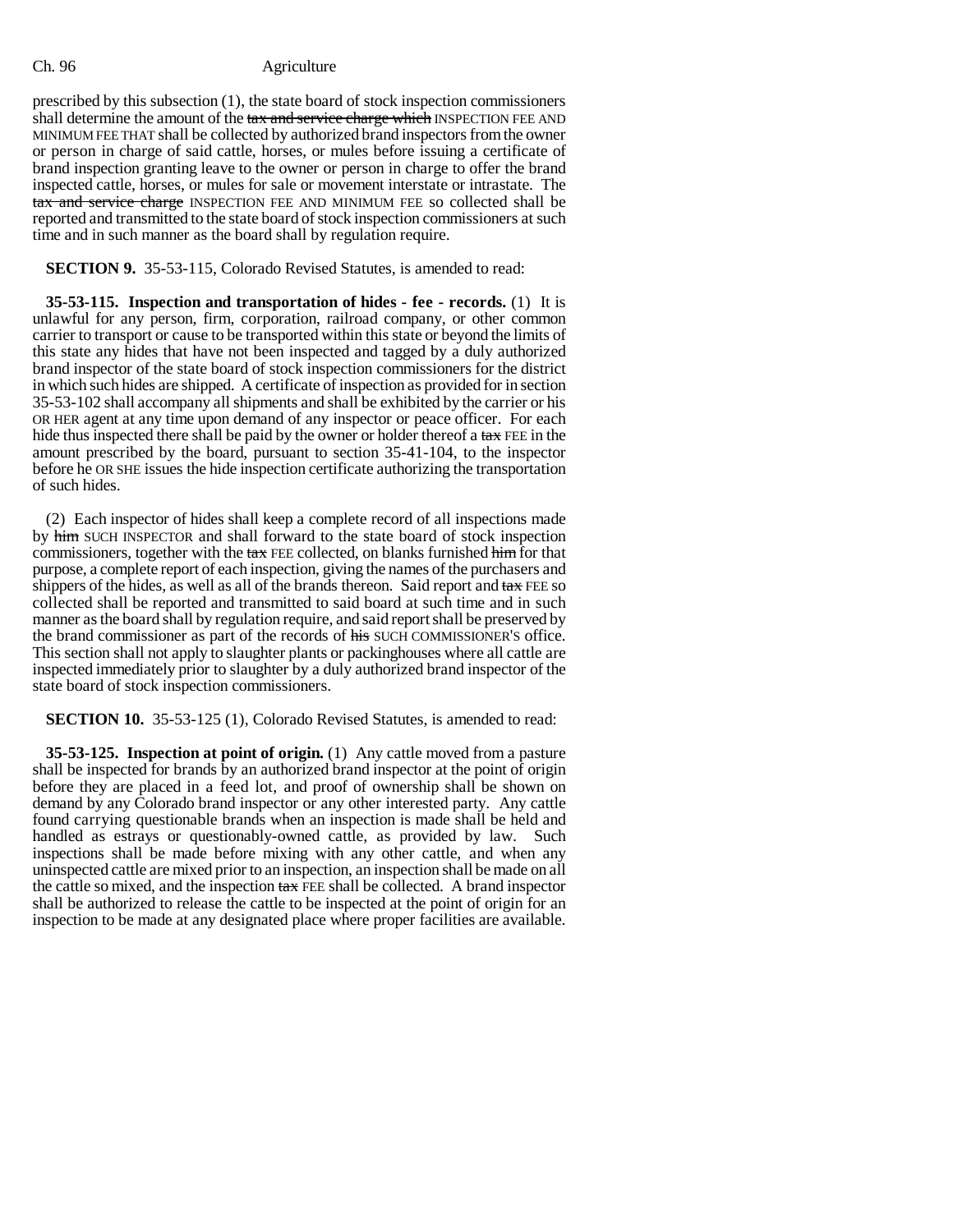**SECTION 11.** 35-55-103, Colorado Revised Statutes, is amended to read:

**35-55-103. License fee.** No person, partnership, or corporation shall engage in the operation of a public livestock market within the state of Colorado without first procuring a license from the state board of stock inspection commissioners and paying therefor a fee or tax prescribed by the board in an amount sufficient to cover the administrative costs of the licensing provisions of this article. Said license shall be renewed by eligible applicants prior to May 1 in each calendar year thereafter, upon like application and payment of a like fee. An application for a license to establish and operate public livestock markets shall be in writing upon a blank form to be furnished by the state board of stock inspection commissioners and shall be accompanied by the fee prescribed by the board pursuant to this section. If the board does not issue a license or renewal, the fee or tax must be returned to the applicant.

**SECTION 12.** 35-55-104 (3), Colorado Revised Statutes, is amended to read:

**35-55-104. Bond.** (3) Any such public livestock market which is registered under the provisions of the federal "Packers and Stockyards Act, 1921", as amended, and has executed a bond as provided for therein and as is required by the rules and regulations prescribed by the secretary of agriculture, is not required to execute the bond provided for in this article if such bond also guarantees payment of all brand and sanitary inspection fees due this state. Copies of any such license and bond certified by the executive officer of such board may be procured upon payment of a fee or tax of one dollar each, and shall be received as competent evidence in any court in this state.

**SECTION 13.** 35-55-105, Colorado Revised Statutes, is amended to read:

**35-55-105. Posting licenses.** A certified copy of an issued license may be procured by the holder of the original upon payment of a fee or tax of one dollar therefor, and the original or certified copy of said license shall be posted during sale periods in a conspicuous place on the premises where the public livestock market is conducted.

**SECTION 14.** 35-55-112, Colorado Revised Statutes, is amended to read:

**35-55-112. Brand inspection.** (1) All cattle, horses, mules, and burros, upon entering a public livestock market, shall be inspected for iron brands, earmarks, and other identifying characteristics before being offered for sale. A bill of sale signed by the recorded owner of the brands or no brands or an account of sale showing the brands or no brands on the livestock consigned shall be produced by the consignor. The brand inspector in charge may, in justifiable circumstances, permit the sale of cattle, horses, mules, or burros whose ownership is questionable and then proceed to impound the proceeds of the sale of such animals. After any livestock are consigned to any public livestock market, they shall be held and treated as if the ownership thereof has not been established, until a proper bill of sale or account of sale is produced by the consignor. Such inspections shall be made by authorized brand inspectors who have been approved by the state board of stock inspection commissioners, and a fee  $\sigma$  tax per head in the amount prescribed by the state board of stock inspection commissioners pursuant to section 35-41-104, shall be withheld from the consignor's proceeds of sale by the market operator, to be paid to the state